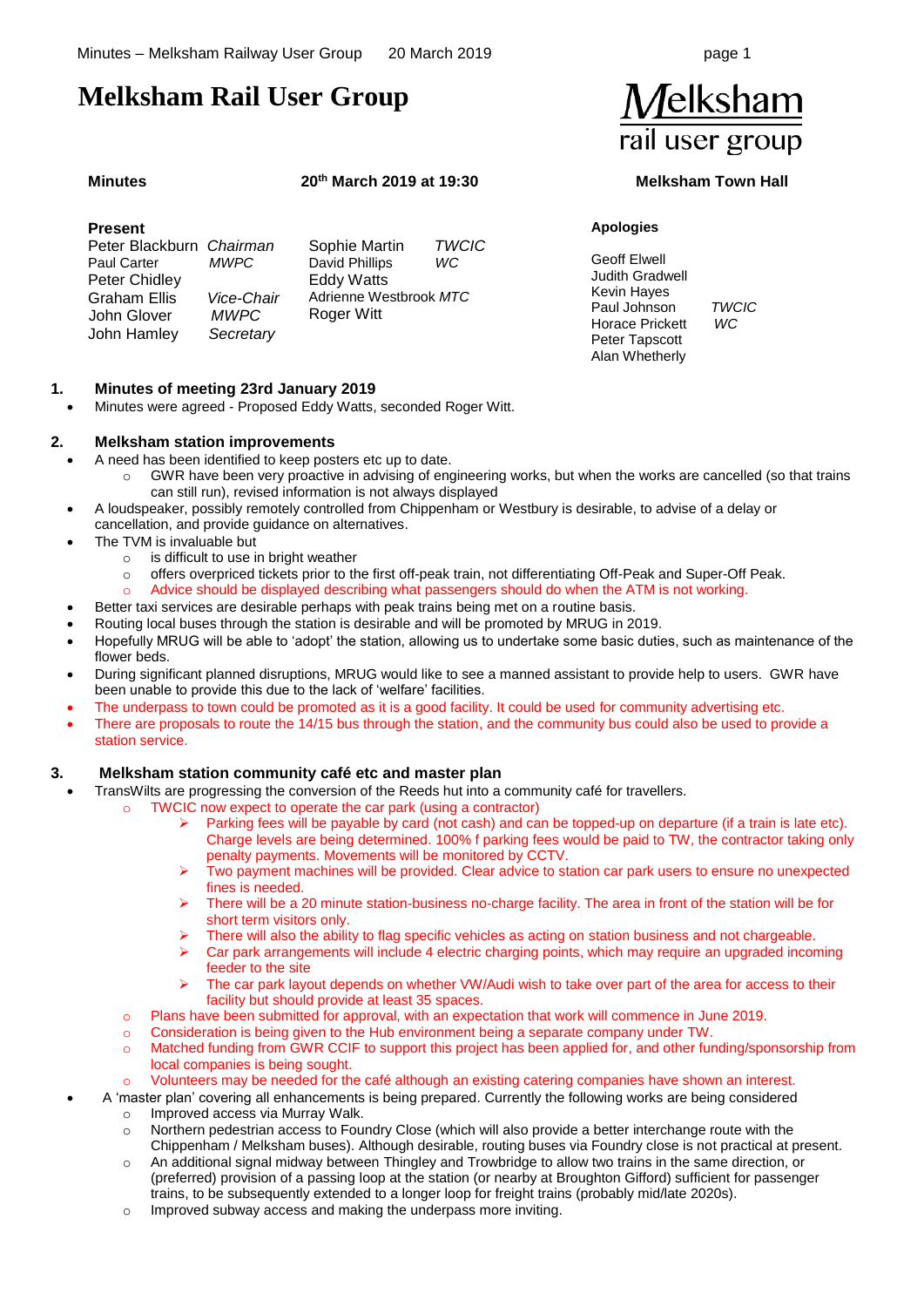### **4. Service issues**

- TW is still pressing for
	- o an hourly service in each direction (by 2020) which needs a loop to provide timetable resilience.
		- ➢ A design solution for the passing loop will be needed, hopefully funded in CP6. The LEP may be able to assist but will need matched funding.
	- o Extension of the route to Southampton (possibly the airport), but the timescale for a potential service commencement is not yet known. It is not included in the December 2019 timetable.
- The following changes are also desirable (in advance of the more frequent service)
	- Provision of trains to fill gaps, such as an additional down commuting service in the morning, and for later/earlier services (such as 5:20 and 17:20 up, 7:36 and 22:36 down) are still urgently needed
	- o User requests for earlier and later trains in each direction indicate that additional passenger generation could be created at those times
	- o There is a further need for later trains from Bristol/Bath to Chippenham on weekdays.
	- The current rail service seems reliable, after an initial poor start in 2019. There have been few cancellations.
		- o Given the 2 hourly schedule, provision of road transport automatically (without chasing the helpdesk) is desirable.
		- o MRUG would like to keep track of any service issues, and members should report these, via the Coffee Shop or by email to [info@mrug.org.uk.](mailto:info@mrug.org.uk)
	- The provisional time table for 12<sup>th</sup> December 2019 onwards has a number of changes, some of which have significant implications, e.g.
		- o the 17:35 ex Swindon will run earlier which could affect working commuters.
		- o some connections are improved and others are less convenient.
		- o there is one less train (in one direction)
- CoOp have been considering an open-access service from Taunton northwards through the TW line to Oxford and beyond for some years, as an open access service provider
	- o They have arranged two meetings (at Taunton and Froome) to discuss current plans for 2 hourly service Taunton to Nottingham.
	- Provision of such a service would mean an hourly service on the TW. How this would be implemented is not clear at this time. Proposal appear to indicate a start in 2021.

#### **5. Promotion**

- Spring and summer outings to the south coast, a visit to Imber, and guided walks are provisionally scheduled.
- A 2019 Santa trip will be held, possibly running on two trains to allow additional participation.
- The MRUG website at [www.mrug.org.uk.](http://www.mrug.org.uk/)has been remodelled and now includes rea-ltime train and bus information, and a wealth of other local information related to transport.
- A national station tidy campaign is to be held on 13<sup>th</sup> April. MRUG intend to support this at Melksham and a station briefing has been arranged for 22<sup>nd</sup> March (subsequently cancelled). Our activity may be limited to areas outside the station.

#### **6. Finance**

• A grant has been generously awarded of £300 from MWPC.

### **7. Other Organisations**

- **TransWilts** activities have been covered elsewhere in these minutes.
	- Discussion is needed on the role of a Melksham station 'ambassador'.
- MRUG officers have agreed to apply for membership of **ACoRP** as a station 'friend'. This could open new avenues of funding to MRUG.
	- o Previous membership had lapsed when TWCRP was formed.
	- o **ACoRP**'s national conference is in March. MRUG may send a delegate.
- The **Coffee Shop** forum covers many issues of interest to Melksham rail users, and may be accessed at [http://www.firstgreatwestern.info/coffeeshop/index.php.](http://www.firstgreatwestern.info/coffeeshop/index.php)
- **Travelwatch SW** have a bi-annual meeting in March. MRUG members include a board member of TWSW and MRUG also sends a representative to all open meetings.
- MRUG also support the activities of **Railfuture** and the **West Wilts Rail Users Group.** Hopefully we can get reports from these organisations as appropriate.
- TW and the CoffeeShop have stands at ACoRP's 'Rail in the City' event at Reading on 15<sup>th</sup> May.

#### **8. Survey**

- Melksham station usage was surveyed on 5<sup>th</sup> March.
	- $\circ$  Car park usage was checked before and after each train, and figures provided to TW for the finance implications of car park charging and the Hub. It was apparent that the majority of commuters who arrived by car were 'kiss and ride', and did not park all day.
	- o All passengers were surveyed on their journey (destination/reason etc) and the majority were happy to provide this data.

#### **9. AOB**

- Future meetings may occasionally include a public transport speaker, e.g. BTP.
- Train times at the bus stop in the Market Place are too high to see easily.
- **10. Next and subsequent meetings**

# Wednesday 22 May 2019 at 19:30, the AGM